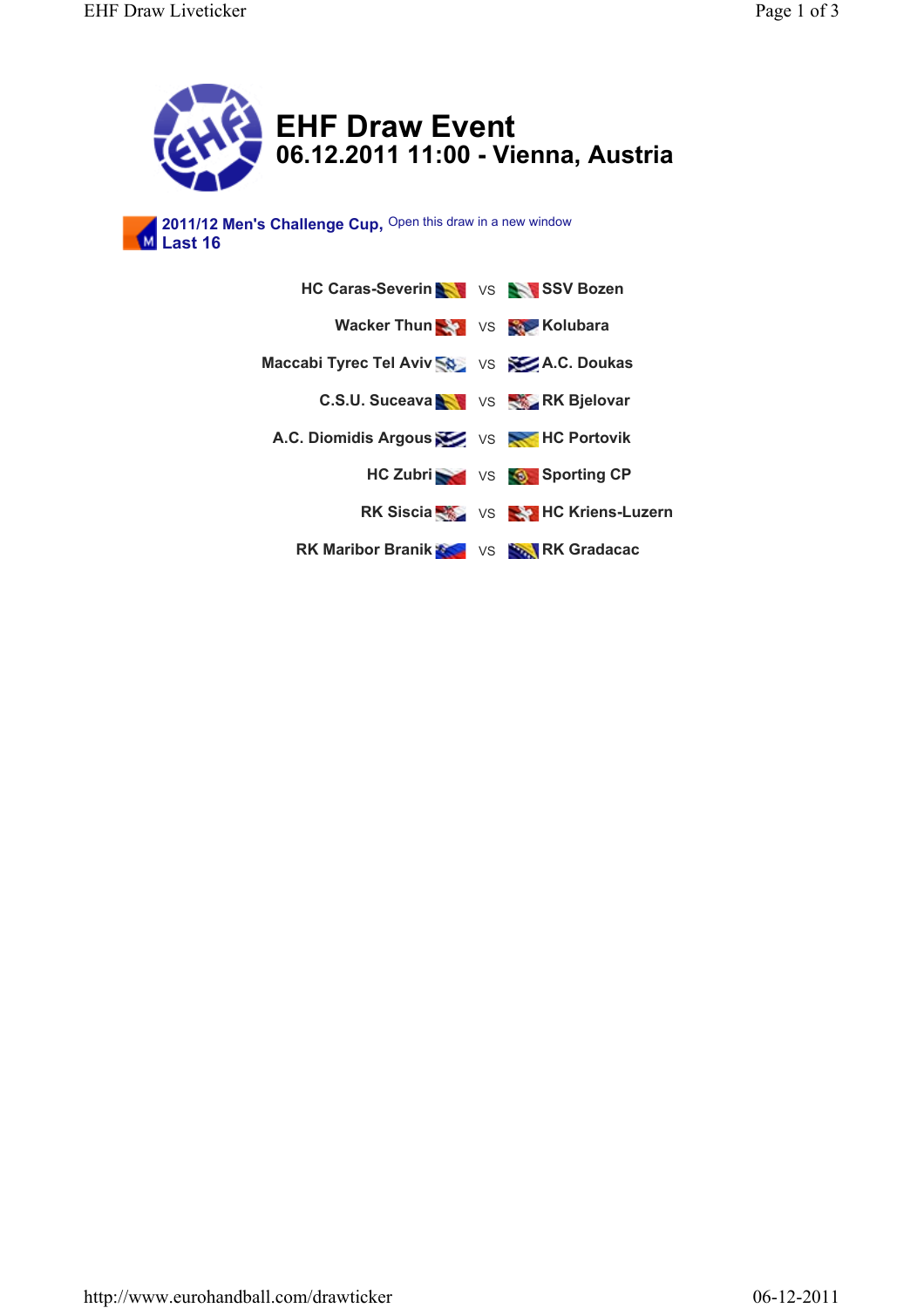



2011/12 Men's Cup Winners' Cup, Open this draw in a new window **M** Last 16